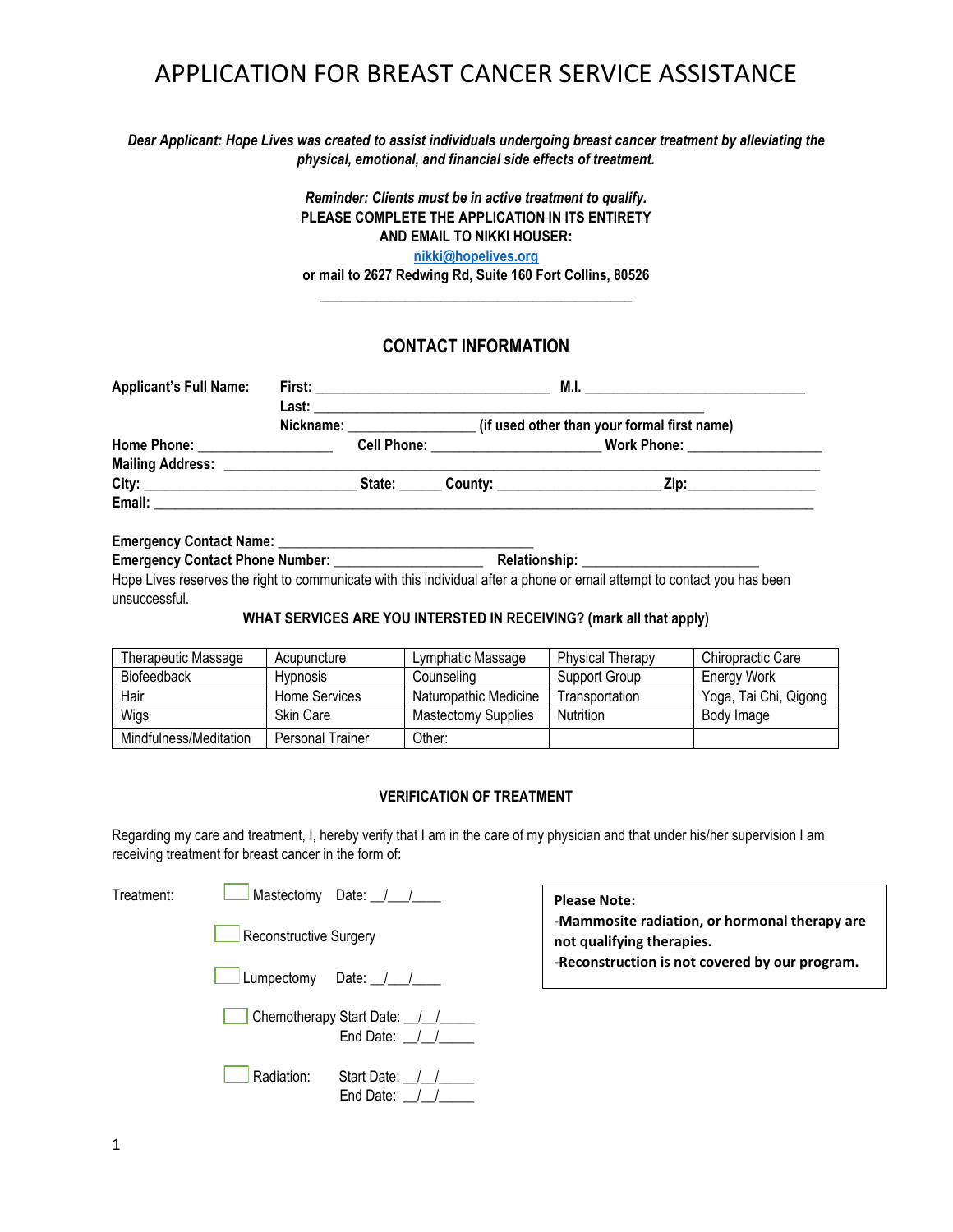# APPLICATION FOR BREAST CANCER SERVICE ASSISTANCE

| Die er et al. 2010   Die er et al. 2010   Die er et al. 2010   Die et al. 2010   Die et al. 2010   Die et al. 2010   Die et al. 2010   Die et al. 2010   Die et al. 2010   Die et al. 2010   Die et al. 2010   Die et al. 2010<br><b>DIAGNOSIS STATUS I</b> understand that it may be necessary to verify my medical status.<br>IS THIS A REOCURRANCE?<br>□ Yes  □ No<br>IF YES, PLEASE EXPLAIN:<br>Social Worker/Navigator/RN Name League and Contract the Contract of the Contract of the Contract of the Contract of the Contract of the Contract of the Contract of the Contract of the Contract of the Contract of the Contra<br>Healthcare System: UCHEALTH<br>BANNER/MD ANDERSON<br><b>DEMOGRAPHIC PROFILE</b><br>Gender Identity: Male $\Box$ Female $\Box$ Non-Binary $\Box$ Prefer not to say $\Box$<br>Marital Status: Single □ Domestic Partnership □ Married □ Widowed □ Prefer not to say □<br>Do you have others living with you? Yes $\Box$ No $\Box$ If yes, how many? What is their relationship to you and age?<br>Do you have a caregiver? Yes □ No □<br>Do you have health insurance? Yes $\Box$ No $\Box$<br>Annual Household Income: | Oral Chemotherapy |
|-------------------------------------------------------------------------------------------------------------------------------------------------------------------------------------------------------------------------------------------------------------------------------------------------------------------------------------------------------------------------------------------------------------------------------------------------------------------------------------------------------------------------------------------------------------------------------------------------------------------------------------------------------------------------------------------------------------------------------------------------------------------------------------------------------------------------------------------------------------------------------------------------------------------------------------------------------------------------------------------------------------------------------------------------------------------------------------------------------------------------------------------------------------|-------------------|
|                                                                                                                                                                                                                                                                                                                                                                                                                                                                                                                                                                                                                                                                                                                                                                                                                                                                                                                                                                                                                                                                                                                                                             |                   |
|                                                                                                                                                                                                                                                                                                                                                                                                                                                                                                                                                                                                                                                                                                                                                                                                                                                                                                                                                                                                                                                                                                                                                             |                   |
|                                                                                                                                                                                                                                                                                                                                                                                                                                                                                                                                                                                                                                                                                                                                                                                                                                                                                                                                                                                                                                                                                                                                                             |                   |
|                                                                                                                                                                                                                                                                                                                                                                                                                                                                                                                                                                                                                                                                                                                                                                                                                                                                                                                                                                                                                                                                                                                                                             |                   |
|                                                                                                                                                                                                                                                                                                                                                                                                                                                                                                                                                                                                                                                                                                                                                                                                                                                                                                                                                                                                                                                                                                                                                             |                   |
|                                                                                                                                                                                                                                                                                                                                                                                                                                                                                                                                                                                                                                                                                                                                                                                                                                                                                                                                                                                                                                                                                                                                                             |                   |
|                                                                                                                                                                                                                                                                                                                                                                                                                                                                                                                                                                                                                                                                                                                                                                                                                                                                                                                                                                                                                                                                                                                                                             |                   |
|                                                                                                                                                                                                                                                                                                                                                                                                                                                                                                                                                                                                                                                                                                                                                                                                                                                                                                                                                                                                                                                                                                                                                             |                   |
|                                                                                                                                                                                                                                                                                                                                                                                                                                                                                                                                                                                                                                                                                                                                                                                                                                                                                                                                                                                                                                                                                                                                                             |                   |
|                                                                                                                                                                                                                                                                                                                                                                                                                                                                                                                                                                                                                                                                                                                                                                                                                                                                                                                                                                                                                                                                                                                                                             |                   |
|                                                                                                                                                                                                                                                                                                                                                                                                                                                                                                                                                                                                                                                                                                                                                                                                                                                                                                                                                                                                                                                                                                                                                             |                   |
|                                                                                                                                                                                                                                                                                                                                                                                                                                                                                                                                                                                                                                                                                                                                                                                                                                                                                                                                                                                                                                                                                                                                                             |                   |
|                                                                                                                                                                                                                                                                                                                                                                                                                                                                                                                                                                                                                                                                                                                                                                                                                                                                                                                                                                                                                                                                                                                                                             |                   |
|                                                                                                                                                                                                                                                                                                                                                                                                                                                                                                                                                                                                                                                                                                                                                                                                                                                                                                                                                                                                                                                                                                                                                             |                   |
|                                                                                                                                                                                                                                                                                                                                                                                                                                                                                                                                                                                                                                                                                                                                                                                                                                                                                                                                                                                                                                                                                                                                                             |                   |
|                                                                                                                                                                                                                                                                                                                                                                                                                                                                                                                                                                                                                                                                                                                                                                                                                                                                                                                                                                                                                                                                                                                                                             |                   |
|                                                                                                                                                                                                                                                                                                                                                                                                                                                                                                                                                                                                                                                                                                                                                                                                                                                                                                                                                                                                                                                                                                                                                             |                   |
| $$10,001 - 25,000 =$<br>$$25,001 - 40,000 =$<br>$$40,001 - 60,000 =$<br>$$60,001 - 75,000 =$<br>$$75,001 - 90,000 =$<br>$$90,001 - over =$<br>How did you find out about us?                                                                                                                                                                                                                                                                                                                                                                                                                                                                                                                                                                                                                                                                                                                                                                                                                                                                                                                                                                                | $0-10,000 =$      |